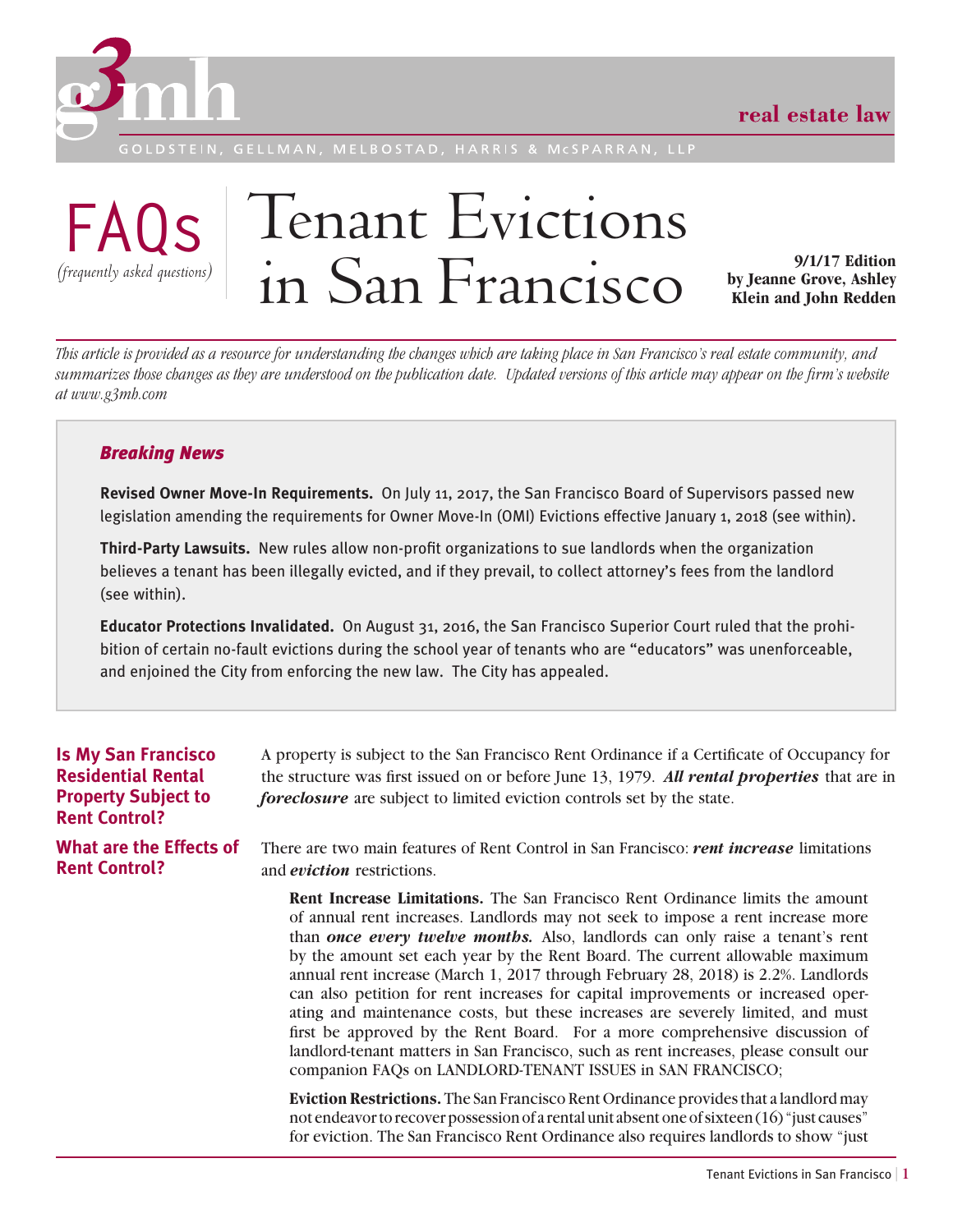cause" in order to recover possession of driveways, storage spaces, laundry rooms, decks, patios, gardens, garage facilities or parking facilities on the same lot, supplied in connection with the use or occupancy of a dwelling unit. Some of the sixteen "just causes" arise where the tenant is "at-fault" for some wrong: nonpayment or habitual late payment of rent, breach of lease, nuisance, use of a rental unit for an unlawful purpose, refusal to renew a lease for a like term, failure to provide access, and holdover of an unauthorized subtenant. The other just causes, which are the principal focus of this article, are landlord-motivated, often referred to as "no-fault" evictions because the tenant can be evicted even though the tenant did not commit any wrong: owner move-in, owner's relative move-in, sale of a newly-converted condominium, demolition of a rental unit, capital improvements, substantial rehabilitation, removal of the entire property from residential rental use under the Ellis Act, lead paint remediation, removal of a rental unit under a development agreement with the City, and termination of a Good Samaritan tenancy created for up to two years following a certified disaster.

**Are All Rent-Controlled Properties Subject to Both Rent Increase Limitations and Eviction Restrictions?**

## **Do Foreclosure Properties Have Different Rules for Rent and Eviction Control?**

No. Many single-family homes and condominiums are exempt from local *rent increase* limitations (including those set forth in the San Francisco Rent Ordinance) under a State law known as the **Costa-Hawkins Rental Housing Act** (more below). All properties which fall under the San Francisco Rent Ordinance, however, remain subject to the *eviction restrictions* of that ordinance.

The rights of tenants under the San Francisco Rent Ordinance remain intact, regardless of a foreclosure. A foreclosure is *not* a "just cause" for eviction under the San Francisco Rent Ordinance. A foreclosure also does *not* affect the tenant's rental rate, and the tenant is still entitled to *all the utilities and housing services* associated with the tenancy regardless of the foreclosure. If utilities or housing services are interrupted or terminated at any time during the tenancy, the tenant may file a petition for substantial decrease in housing services or a claim of attempted wrongful eviction for "termination of a housing service without just cause." Moreover, *rental units which were not subject to eviction control become subject to eviction control* if a tenant is residing in the unit at the time of foreclosure; the person or entity who takes title through foreclosure may *not* evict a tenant except for "just cause" as provided under the San Francisco Rent Ordinance. The new landlord also must serve a "post-foreclosure" notice on the tenant within 15 days of the foreclosure. Further, a residential month-to-month tenant in possession of a rental unit *not subject to eviction control* at the time of a foreclosure must be given a 90-day written notice to terminate tenancy. For a fixed-term residential lease, the tenant can remain until the end of the lease term, subject to certain exceptions. This new law does not apply to borrowers who remain in possession after foreclosure.

## **Owner Move-In Evictions (OMI)**

# **May I Evict My Tenant so I Can Reside in My Property?**

In most situations, an owner may recover possession of a rental unit to use or occupy the unit as the owner's principal place of residence for at least *three* years. A tenant who has resided in the rental unit for twelve months or more is entitled to a 60-day eviction notice; a tenant who has resided in the rental unit for less than twelve months is entitled to a 30-day eviction notice. There are several requirements and restrictions Owner Move-In (OMI) evictions, including some *new requirements noted at the end of this section*: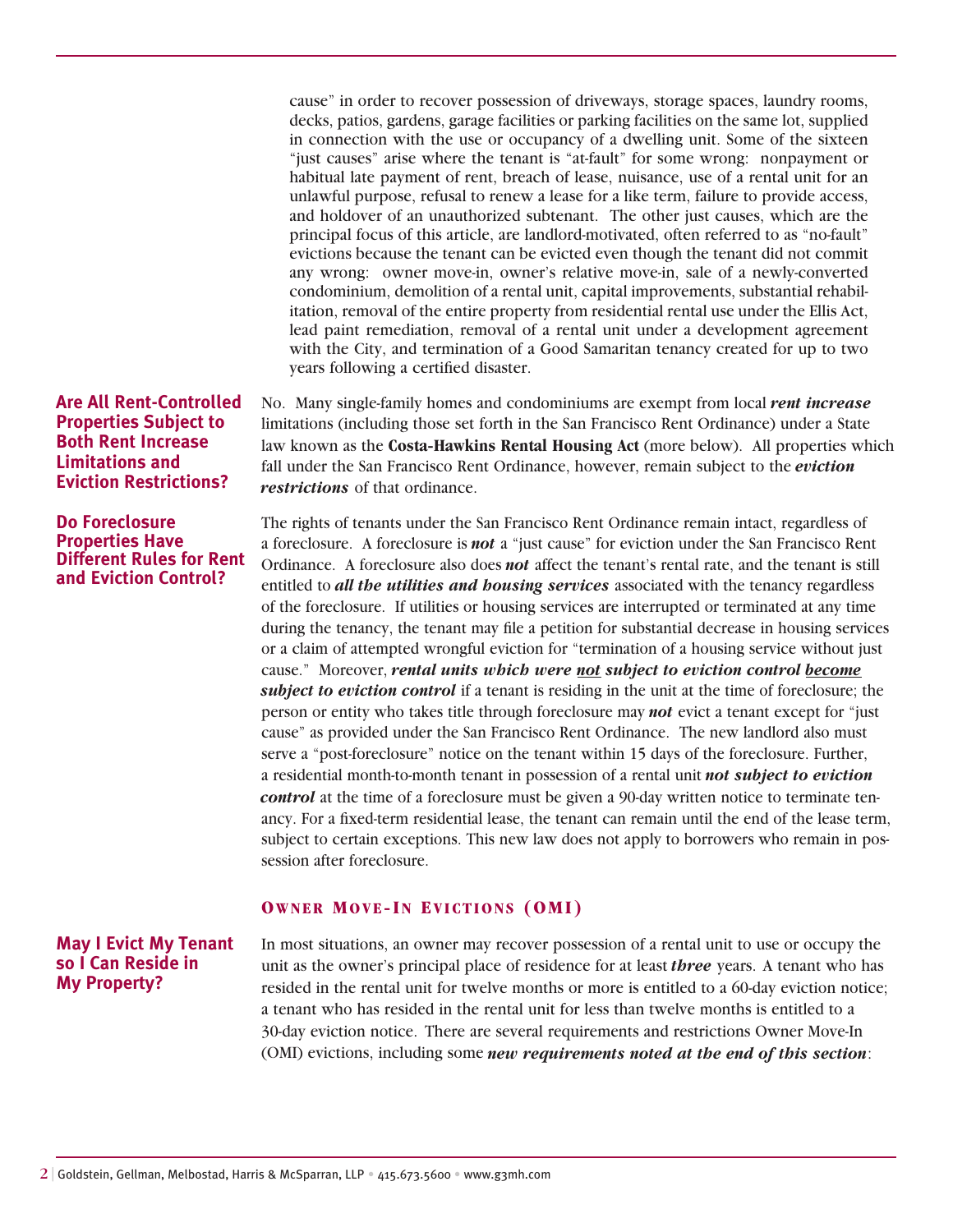**Requisite Ownership**. Pursuant to the San Francisco Rent Ordinance and the San Francisco Superior Court Appellate Division, the evicting owner must own at least a **25%** interest in the proper (or 10% if interest in the property was recorded on or before February 21, 1991).

**Present Intent to Establish Principal Place of Residence.** The evicting owner must have the present intent of establishing the unit as the owner's principal place of residence within three months of gaining possession of the property, and thereafter occupying the unit as the owner's principal place of residence for at least the next three consecutive years. If the evicting owner fails either to move into the unit within three months, or to occupy the unit thereafter as the owner's principal residence for at least three consecutive years, the law presumes that the tenant was evicted in bad faith, and the owner may be held liable for Wrongful Eviction, at a substantial cost.

**Relocation Fees.** Evicting owners must pay *relocation assistance* to tenants who have resided in the rental unit for twelve months or more (see below).

**"School" Restrictions.** Tenants with children may not be evicted during the school year (more below).

**Restriction to One Owner Move-In Eviction per Building**. An OMI eviction may be used to gain possession of *only one unit per building*. An OMI eviction carried out after December 18, 1998, creates an "owner's unit," and any future OMI in the building may be used only to gain possession of that same "owner's unit." The "owner's unit" can only be changed under extraordinary circumstances by filing a special petition with the Rent Board.

**Ownership of a Comparable Unit.** If the landlord owns a comparable unit that is vacant and available, the landlord may not attempt an owner move-in eviction.

**Ownership of a Non-Comparable Unit.** If the landlord owns a non-comparable unit that is available, the landlord may attempt the owner move-in eviction, but must offer the displaced tenant the opportunity to relocate to the non-comparable unit, albeit at market rent.

**Protected Tenants.** A tenant is protected from an owner move-in eviction if he or she falls into one of three "protected" classes: tenants who are 60 years of age and have resided in the rental unit for 10 years or more; tenants who are disabled and have resided in the rental unit for 10 years or more; and tenants who are catastrophically ill and have resided in the rental unit for 5 years or more. This protection does *not* apply to tenants in a unit which is the *only* unit owned by the landlord in the building, or to single-family homes.

#### **NEW OMI RULES THIS YEAR**

On July 11, 2017, the San Francisco Board of Supervisors amended the requirements for Owner Move-In Evictions (and Relative Owner Move-In Evictions, which are described below). While many of the specifics, including applicable Rent Board forms, are still under revision, the new legislation makes the following changes, effective *January 1, 2018*:

**Vacancy Control.** Extends the time period after an eviction that a landlord desiring to rent out the unit must first offer the unit back to the evicted tenant, and to charge market rent to new tenants, from three to *five* years (matching Ellis Act evictions).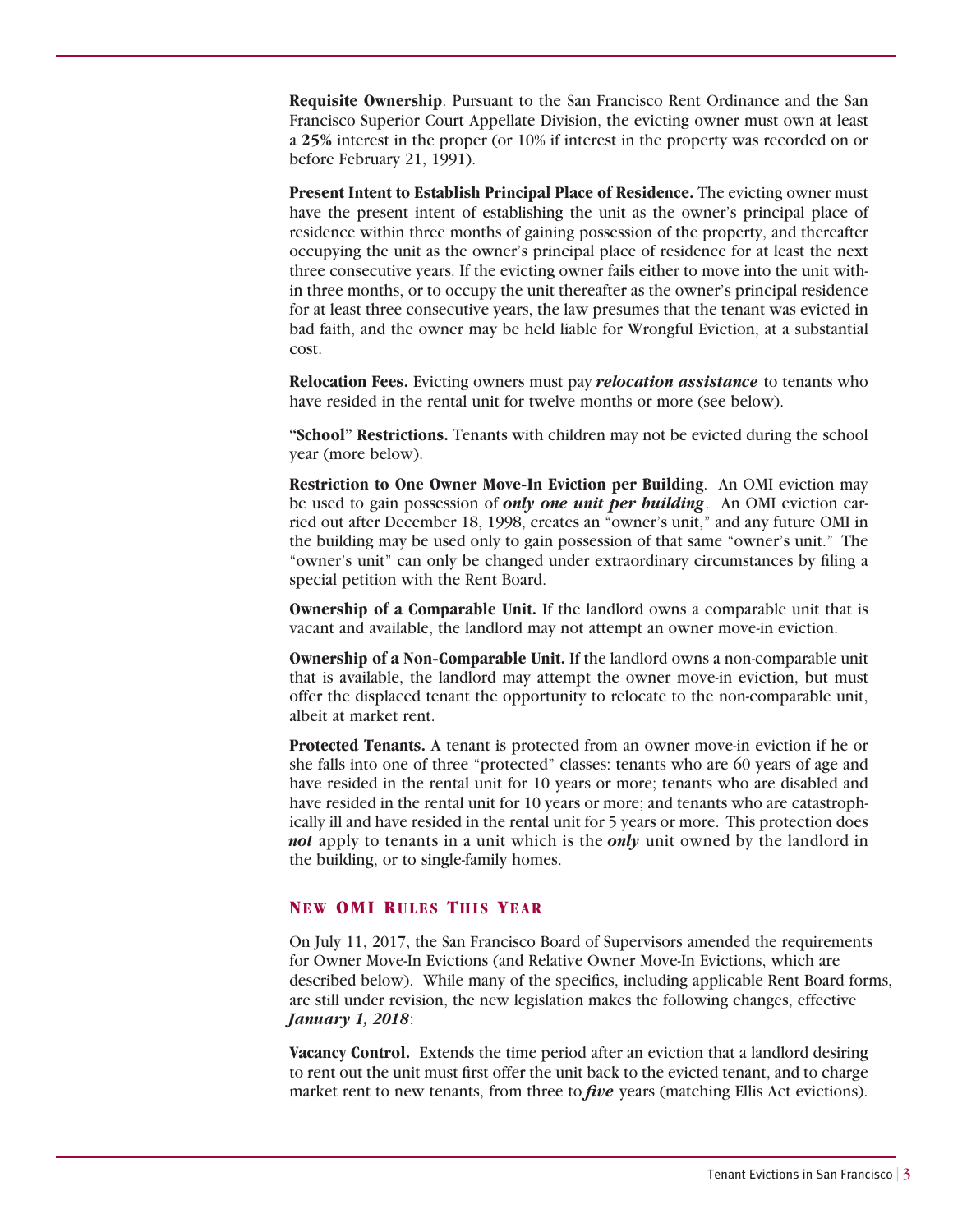**Criminal Penalties.** Makes it a *misdemeanor* for a landlord *to charge above the maximum allowable rent* during the five-year period following an eviction;

**Landlord Declaration and Additional Filings.** Requires a landlord to (1) *file a declaration* swearing under penalty of perjury that landlord intends to occupy the unit for use as the principal place of residence of the landlord (or the landlord's relative) for at least five years; (2) *provide the displaced Tenant with a form* to be used to advise the Rent Board of any change in address; and (3) *file documentation* with the Rent Board *regarding the status of the eviction*, with penalties for failing to file such documentation.

**Rent Board to Monitor Compliance.** Requires the Rent Board to (1) transmit a random sampling of landlord documentation to the District Attorney; (2) annually notify a new tenant of the maximum rent for the unit for five years after the eviction; and (3) authorize a new tenant to sue for *three times any excess rent charged*.

**Non-Profits may Litigate on behalf of Evicted Tenants.** Authorizes interested non-profit organizations *to sue landlords* for Wrongful Eviction or collection of excess rent.

*Extends the Statute of Limitations for Wrongful Eviction.* The time in which a law suit may be brought for Wrongful Eviction claims based on an unlawful OMI or ROMI is extended from one to *five* years.

## **Relative Owner Move-In Evictions (ROMI)**

An owner may recover possession of a rental unit to allow the owner's close relative to use or occupy the unit as that relative's principal place of residence *only* if the owner lives in the building or is simultaneously seeking to recover possession of a unit in the building through the owner move-in process. All other OMI-related requirements and restrictions described above apply to ROMI evictions.

An exception to the *protected tenant* rule gives special treatment to an elderly relative: If *all* rental units in the building where the owner resides are occupied by *protected tenants*, then the owner may evict an otherwise *protected tenant* to provide a home to the owner's elderly relative.

## **Sale of Condominium Evictions**

Some owners who complete a condominium conversion may evict a non-protected **May I Evict a Tenant from My Condominium?** 

tenant in order to have the unit vacant for sale. Tenants have special rights under the San Francisco Subdivision Code which govern when, and under what circumstances, this eviction may take place. Owners who participate in the current Expedited Conversion Program, however, must offer *lifetime leases* to their tenants, and are not permitted to evict a life-tenant in order to have the unit vacant for sale. For a more comprehensive discussion of matters relating to tenants in condominium conversions in San Francisco, please consult our companion FAQs on CONDOMINIUM CONVERSION IN SAN FRANCISCO.

**May I Evict a Tenant so My Relative Can Reside in My Property?** 

**Does My Elderly Relative Get Special Treatment?**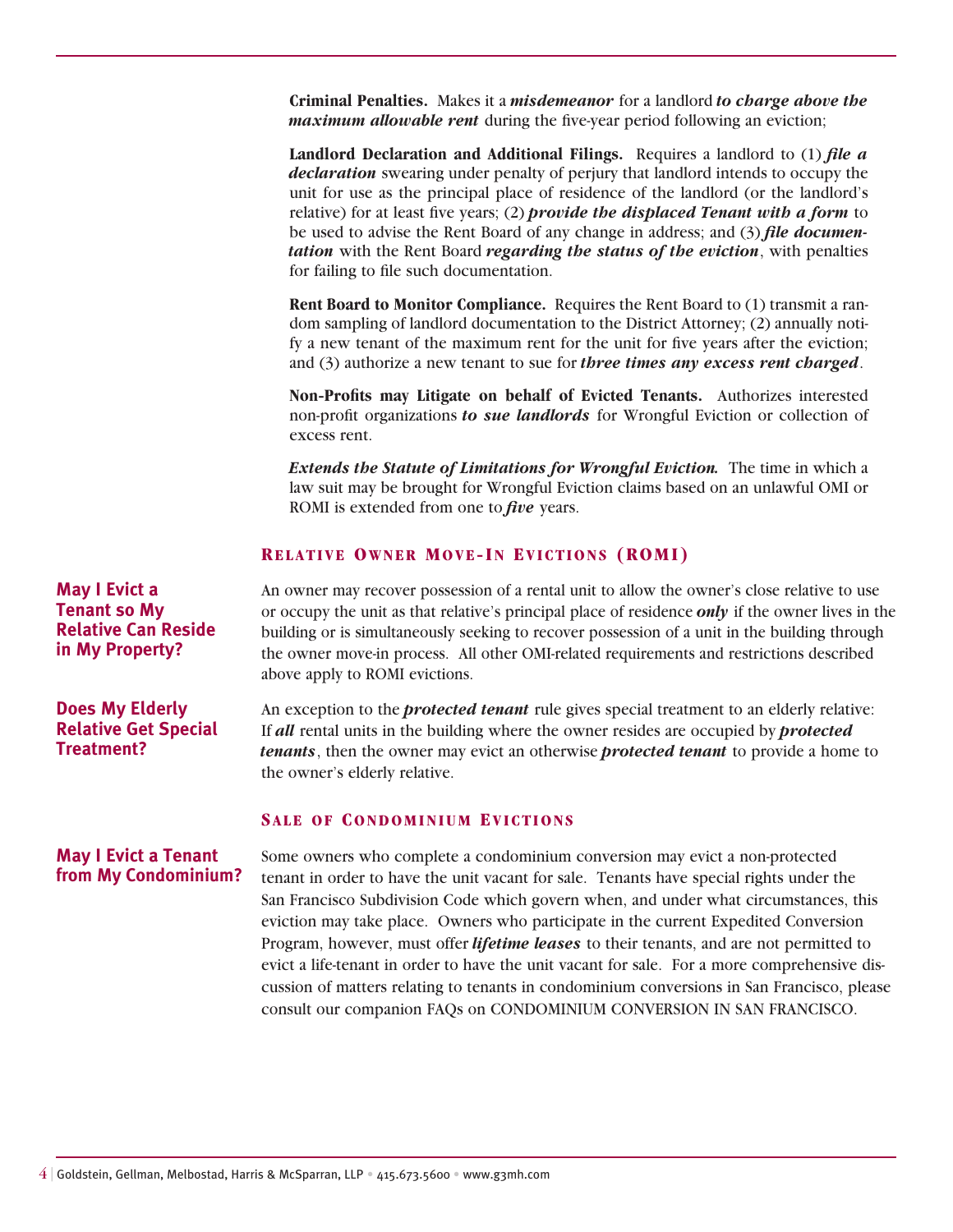## **Demol ition / Permanent Removal of Rental Unit Evictions**

**May I Evict a Tenant to Remove an Unwarranted "In-Law" Unit?**

If an owner has obtained permits to remove an unwarranted "in-law" or legally non-conforming unit, the owner may evict tenants from that unit in order to demolish or otherwise permanently remove the rental unit from housing use. Evicting owners must pay relocation assistance to tenants who have resided in the rental unit for twelve months or more. Restrictions on evicting educators and students will also apply. (see below)

Tenants who are evicted from unwarranted units have been known to seek compensation for the rent that they had paid pursuant to a rental contract with an illegal subject matter. By contrast, landlords have relied on common law principles that tenants should be required to pay the reasonable value of the premises, irrespective of the legality of the unit. The law on this matter is largely undecided.

Pending legislation and regulations by the San Francisco Planning Department may restrict tenant evictions to "demolish" unwarranted units where such units could be legalized safely and consistent with certain requirements. A new burden may be placed on property owners to justify why they wish to demolish the unit rather than legalize it.

## **Capital Improvement/Lead Remediation Evictions**

# **May I Ask My Tenant to Vacate so I Can Remodel the Unit?**

If an owner has obtained permits to perform capital improvements to a rental unit, and the work will render the unit uninhabitable for a period of time, the owner may temporarily evict the tenant for a period of up to three months. If the work is likely to require longer than three months, the owner must first petition the Rent Board for permission to evict for a longer period of time. If the work was originally estimated to take less than three months but runs overtime, the owner may petition the Rent Board for an extension. In addition, as of March 1, 2017, the evicting owner must pay \$6,281 in relocation assistance to each authorized occupant ("Eligible Tenant"), regardless of age, who has resided in the rent al unit for twelve months or more, up to a maximum of \$18,843 per unit. Evicting owners must pay relocation assistance to tenants who have resided in the rental unit for twelve months or more. Restrictions on evicting educators and students also apply (see below). When the tenant returns, the rent remains as it was, subject only to limited "pass-through" increases allowed by the Rent Board.

If an owner receives an order of abatement from the City to effect lead remediation or abatement work, then the owner also may temporarily recover possession of a unit solely to comply with the City's order. The owner may temporarily evict the tenant for this purpose only for the minimum time required to do the work, and each tenant who is a member of the household shall be entitled to relocation assistance based upon the length of time the tenant will be displaced from the unit.

Civil Code Section 1947.9, permits property owners to temporarily displace their tenants for up to 19 days. This 2013 state law is an alternative to the existing temporary capital improvement eviction that is permitted by the San Francisco Rent Ordinance. The law requires compensation to tenant households, rather than individual tenants, at the rate of \$320 per day, plus actual moving expenses, or alternatively, a property owner has the right to offer to the tenant household a comparable temporary replacement unit, plus actual moving expenses.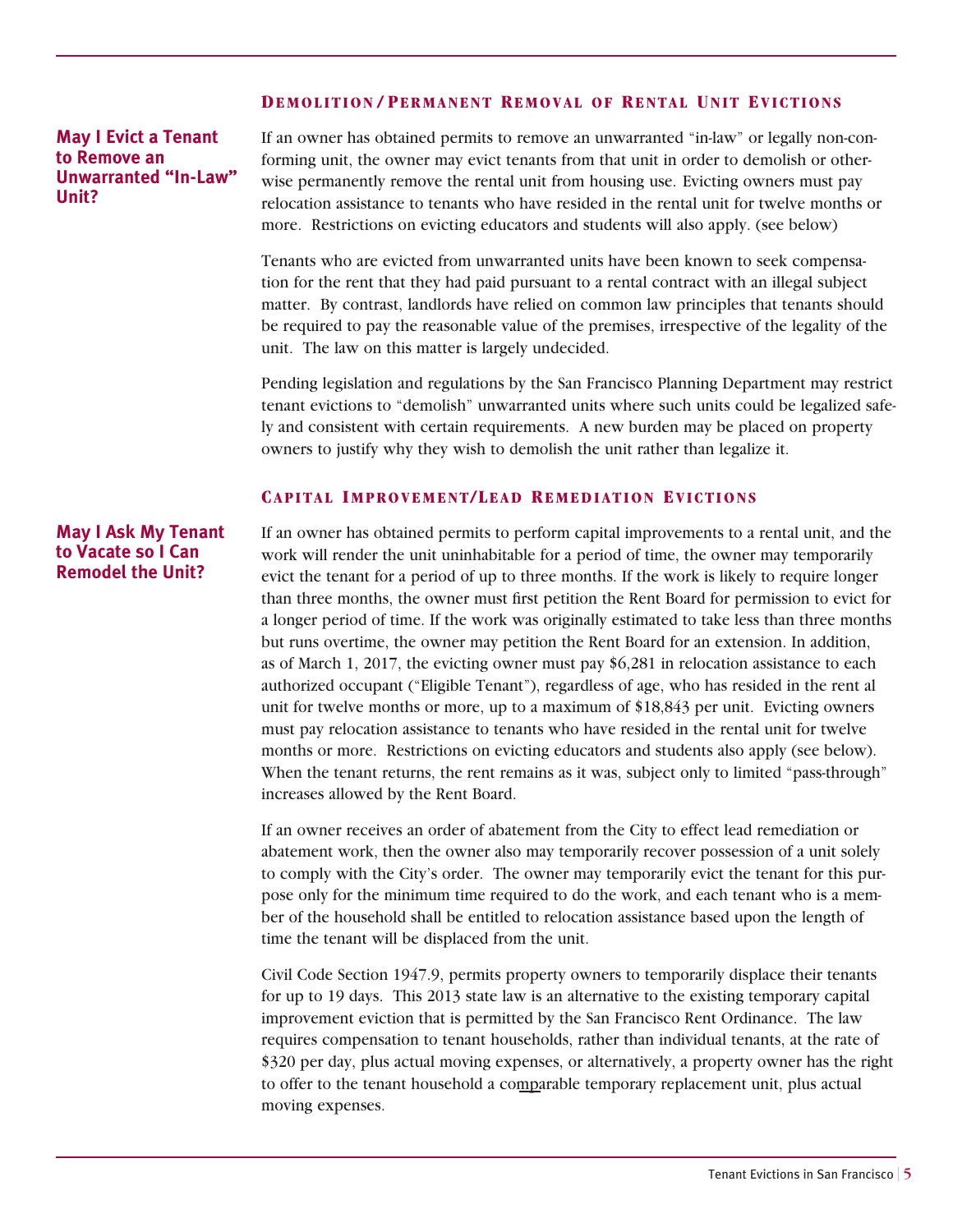# **Are Certain Evictions Prohibited During the School Year?**

Yes. **Tenants with children may not be evicted during the school year.** Generally, eviction of a tenant (who has been residing in the unit for 12 months or more) with a minor child (under age 18) is prohibited during the school year. "School year" means the Fall Semester through the Spring Semester, as posted on the San Francisco Unified School District website each year (currently, August 21, 2017, to June 6, 2018).

*The above eviction restrictions do not apply to Ellis Act evictions (see below), or temporary evictions for seismic work.*

## **Ell i s Act Evictions**

# **What Is the Ellis Act?**

The Ellis Act is a state law which provides that a property owner may cease being a landlord. If an owner invokes the Ellis Act in a building containing 3 or fewer rental units, the owner must evict all tenants *from all rental units on the entire property*. If an owner invokes the Ellis Act in a building containing more than 3 rental units, the owner must evict all tenants from all rental units *in that building only.*

On June 1, 2014, the San Francisco Rent Ordinance was amended to increase the relocation payments for tenants evicted under the Ellis Act to up to two years' of market rate rental differential as determined by a formula published by the San Francisco Controller's office. On October 21, 2014, Judge Breyer of the federal district court for the Northern District of California ruled that this amendment was an unconstitutional taking and enjoined the City of San Francisco from enforcing the law. The City has appealed to the Ninth Circuit Court of Appeals. That law was also challenged in the Superior Court of San Francisco where it was invalidated. The City has appealed the state trial court ruling to the California Court of Appeal. The City passed a second law again increasing relocation payments for tenants evicted under the Ellis Act, albeit with a cap and certain restrictions on how the money can be used. The City voluntarily stayed implementation of the second law pending the state and federal court litigation and appeals. The future validity of these amendments remains uncertain. Evicting owners must pay relocation assistance to tenants who have resided in the rental unit for twelve months or more (see below).

# **What Are the Consequences of Invoking the Ellis Act?**

The theory behind the Ellis Act is that the units are being taken off the rental market and will not be re-rented for many years. If a unit is re-rented, there are consequences. *No rentals are allowed in any unit during the first two years following Ellis Act evictions.* If any unit in the building is re-rented within *two* years, the owner will be liable for damages to the evicted tenant(s) and subject to other civil and criminal penalties brought by the City. If a unit from which a tenant was evicted is re-rented any time within the first *five* years, the owner must re-rent that unit at the evicted tenant's original rent. The five-year restriction creates a price freeze on the rental value of the unit and is the most restrictive consequence (the City is now applying this restriction to certain other "no-fault" evictions). If a unit is re-rented within *ten* years, the owner must offer the unit first to the evicted tenant, however, it is only during the first five years of this period that the owner must re-rent the unit at the original rent; during years 6 through 10, the evicted tenant has the first right to re-occupy, but at market rent.

## **Can I Evict "Protected Tenants" with the Ellis Act?**

Yes; while some tenants are entitled to special treatment, *no tenants are protected from an Ellis Act eviction*. Tenants 62 years of age or older and tenants who are disabled, regardless of the length of tenancy, are entitled to *additional relocation payments*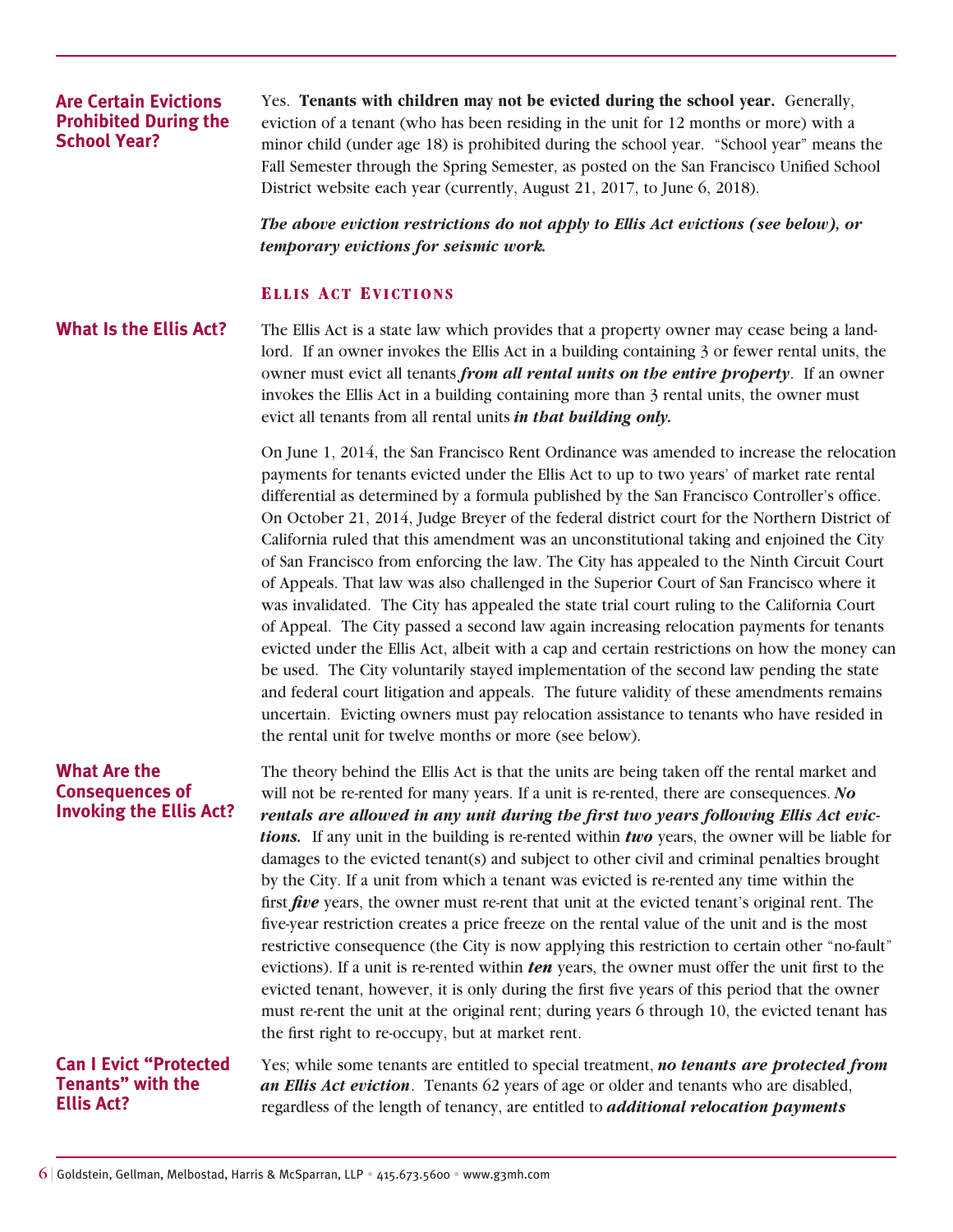as described below. In addition, tenants 62 years of age or older and tenants who are disabled and have resided in the unit for at least one year are entitled to *12 months'* notice to vacate.

# **RELOCATION ASSISTANCE**

As of March 1, 2017, for an Owner Move-In, Relative Owner Move-In, Demolition, Capital Improvement or Substantial Rehabilitation eviction, an evicting owner must pay \$6,281 in relocation assistance to each authorized occupant ("Eligible Tenant"), regardless of age, who has resided in the rental unit for twelve months or more, up to a maximum of \$18,843 per unit. The evicting owner must also pay an additional \$4,188 to each household with an Eligible Tenant who has at least one child under the age of 18 years living in the unit, and to each Eligible Tenant who is over 60 years of age or disabled. The fees are slightly higher for Ellis Act evictions. The required relocation assistance is inflation-adjusted annually. **Relocation Fees Must** 

## **Unlawful Detainer (UD) Procedures**

**When Must the Tenant Move?** 

**What Statutory** 

**Tenants?**

**I Pay to my Evicted** 

**What if the Tenant Does Not Vacate Within the Notice Period?** 

Most tenants are entitled to 3-days', 30-days', or 60-days' notice to vacate. Tenants being evicted for a subletting violation are now entitled to a 10-day notice to cure or quit. Tenants being evicted using the Ellis Act are given 120 days' notice to vacate; elderly and disabled tenants being evicted using the Ellis Act are typically entitled to one year's notice to vacate.

If a tenant does not vacate by the end of the notice period, and if the landlord and tenant have not come to an agreement as to when the tenant will move, the landlord must stop accepting rent and must file an eviction lawsuit called an Unlawful Detainer, or UD, action. The landlord is the plaintiff, the tenant is the defendant, and the lawsuit seeks to recover possession of the property and damages in the form of the rental value of the property during the lawsuit. Most UD lawsuits go to trial in one to three months after the notice period expires. Many landlords find it beneficial to settle with the tenant rather than incur court expenses and attorney fees and the risks of a trial. Settlements often involve giving the tenant more time to vacate and/or helping the tenant financially, if the tenant is having trouble paying for moving costs or a higher market rent.

# **SINGLE-FAMILY HOMES AND CONDOMINIUM UNITS**

Pursuant to the Costa-Hawkins Rental Housing Act, single-family homes are not subject to rent increase limitations if the tenancy began after January 1, 1996. This is also true for units that were *originally built* as condominiums. If the units were *converted* to condominiums, then this special treatment generally applies *only* to condominiums which have been sold to bona fide purchasers, and to the *one* condominium retained by the subdivider after *all other* condominiums in the building have been sold, if the unit has been occupied by the subdivider for at least one year.

There is generally no "protected" tenant status preventing the eviction of an elderly or disabled tenant from an owner move-in eviction where the owner owns only one unit in the building or a single-family home. Note that a single-family home with a separately rented in-law unit is considered to be a *2-unit* property, and is not eligible for this special rule. Case law also prohibits Ellis Act evictions from individual condominium units.

**How Are Single-Family Homes & Condominium Units Treated Differently for Rent Increase Limitations?** 

**How Are Single-Family Homes & Condominium Units Treated Differently for Eviction Restrictions?**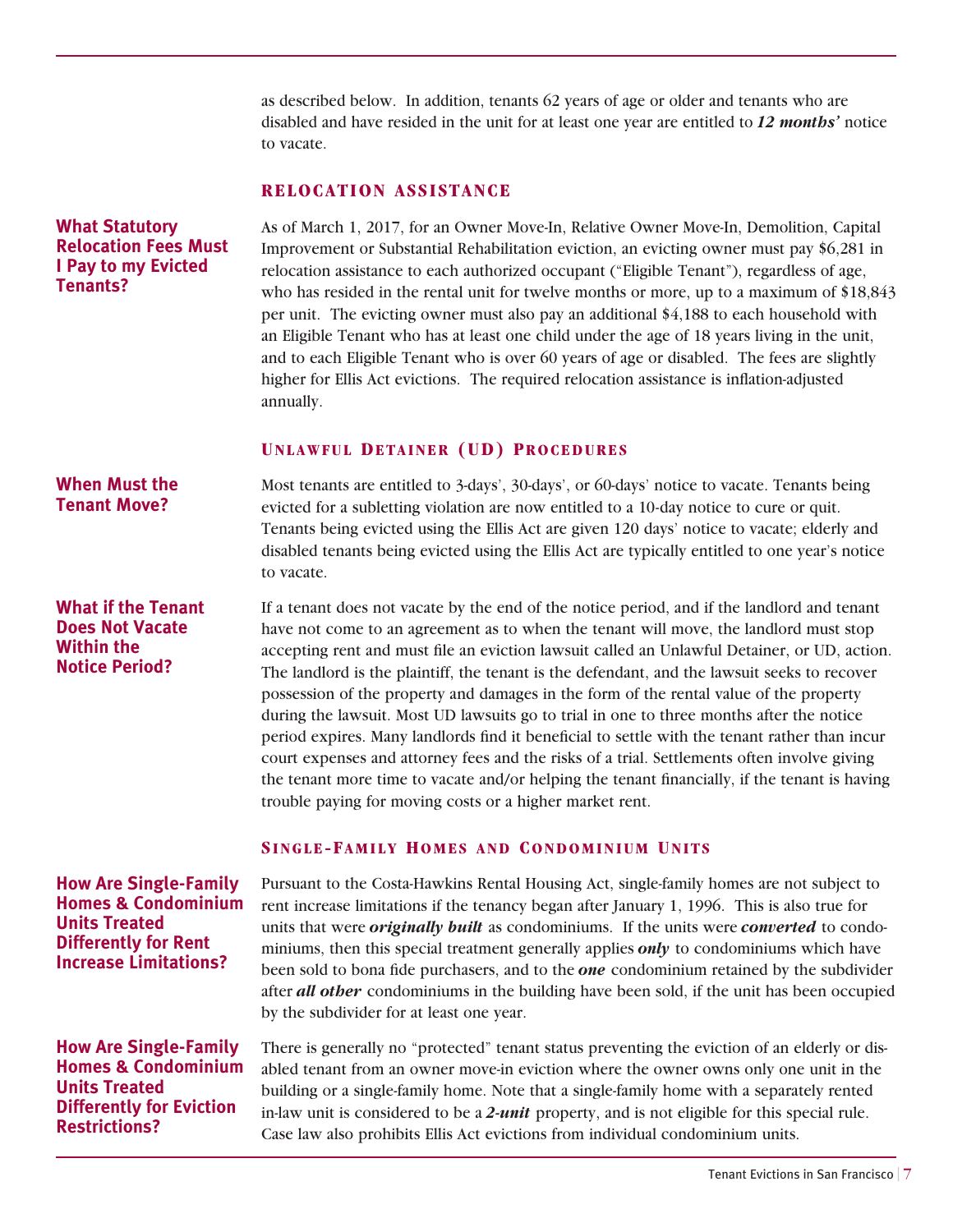#### **Negotiated Settlements**

**Legal?** 

Many landlords prefer to settle eviction lawsuits by paying the tenant to vacate rather than incur court expenses and attorney's fees and the risks of a trial. Other landlords attempt to circumvent the eviction process by offering money to a tenant to vacate, regardless of whether the landlord has a "just cause" to terminate the tenancy. **May I Pay My Tenant to Vacate?** 

A City ordinance regulates buyout negotiations and buyout agreements between landlords and tenants. Buyout negotiations are any discussion or bargaining, whether oral or written, between a landlord and tenant regarding the possibility of entering into an agreement wherein the landlord pays the tenant money or other consideration to vacate the rental unit. (An agreement to settle a pending unlawful detainer action is not considered a buyout agreement and therefore not subject to the ordinance). Landlords are now required to provide tenants specific written disclosures and file a form with the Rent Board certifying that the statutory written disclosures were provided to the tenants before initiating a buyout negotiation with the tenants. In addition, buyout agreements must be in writing and must include specific statements in order for the agreement to be valid. Landlords must file a copy of the buyout agreement with the Rent Board and keep certain records for up to 5 years. Tenants have 45 days to rescind any buyout agreement; even if a tenant has already vacated the unit pursuant to a buyout agreement, the tenant may have the right to return to the unit within 45 days of execution of the buyout agreement. If a landlord either fails to provide the written disclosures to the tenant, or fails to follow the filing and record-keeping rules of the new law, or if the buyout agreement fails to conform to the new law, the tenant, the City, or certain non-profit groups can sue the landlord for actual and statutory damages and recovery of attorney fees. Failure to comply with these regulations can invalidate the buyout agreement. The new Buyout Law also sets restrictions on certain condo conversions when there is a buyout agreement beginning October 31, 2014, as described in more detail below. **Are Tenant "Buyouts"** 

> In late 2015, a federal judge upheld the Buyout Law following a lawsuit brought by certain property owners and advocacy groups alleging the law violates constitutional rights of free speech, and on other grounds. The decision is under appeal.

> In addition to the rules under the Buyout Law, the San Francisco Rent Ordinance prohibits a landlord from endeavoring to recover possession of a rental unit unless the landlord has a just cause to terminate a tenancy. Proposition M, the "Landlord Harassment" provision of the Rent Ordinance, also prohibits landlords and their agents from influencing a tenant to vacate a rental unit through fraud, intimidation or harassment, or attempting to coerce the tenant to vacate with offers of payments which are accompanied with threats or intimidation. Yet, constitutional law prohibits statutes which infringe on a landlord's freedom of speech, and a landlord's oral request that a tenant vacate for compensation can be seen as an exercise of the landlord's free speech rights. The distinction may lie in the tone of the request. If a tenant is pressured into vacating, the landlord may have committed a wrongful act. If a landlord asks a tenant to consider moving out, while at the same time expressing or acknowledging the tenant's legal right to stay, the landlord has probably exercised his or her free speech rights without violating the law.

> There is also some question about the enforceability of a buyout agreement. A settlement agreement in which a tenant agrees to vacate the property in exchange for dismissal of a lawsuit has been found by at least one court to be enforceable. However, outside this con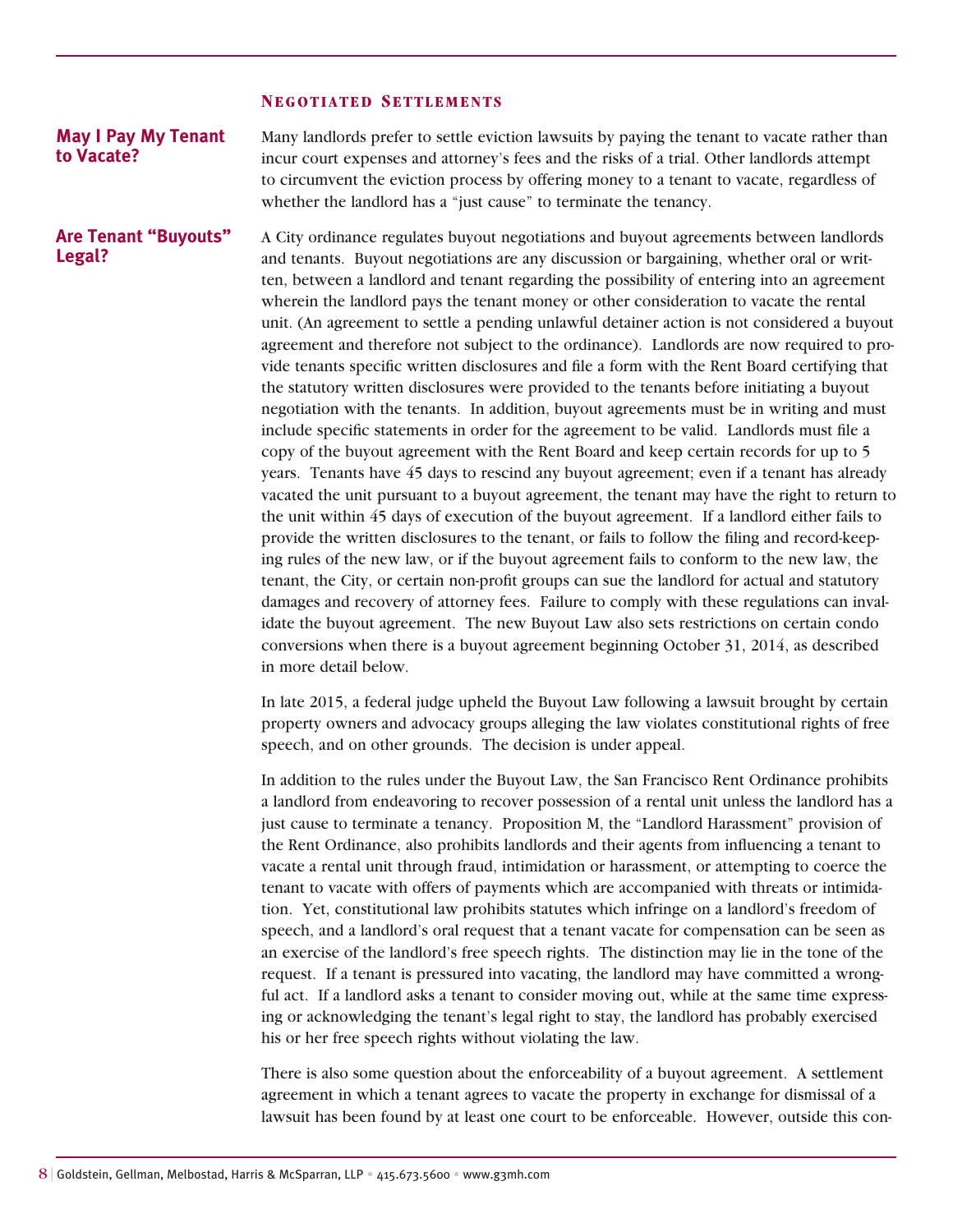text, the enforceability of buyout agreements and stipulations to enter judgments to recover possession of the property are uncertain, although the new Buyout Law offers strong support that such agreements are legal and enforceable. Buyout agreements are common in San Francisco and historically have relied on the motivation of the tenants to collect the agreed monetary payment from the landlord in exchange for vacating the property.

# **What if My Tenant Offers to Vacate for Compensation?**

Under the new Buyout Law, a landlord must satisfy the statutory prerequisites for buyout negotiations, even if the tenant initiates the discussion. If a tenant approaches a landlord about a buyout, the landlord should politely delay the discussion until after the landlord has complied with the disclosure and Rent Board reporting rules.

# **Effect of Evictions on Condominium Convers ion**

The condo conversion lottery currently is under moratorium until at least 2024. During this moratorium, certain properties are eligible to participate in the Expedited Conversion Program. Any no-fault eviction beginning March 31, 2013, of any tenant, regardless of age or disability, disqualifies the applicant from conversion through this program. Tenants in occupancy of units converted through this program may be entitled to an offer of a lifetime lease. For a more comprehensive discussion of the Expedited Conversion Program, please consult our companion FAQs on CONDOMINIUM CONVERSION in SAN FRANCISCO.

If the lottery resumes in 2024 or later, any no-fault eviction of any tenant, regardless of age or disability, that occurred within 7 years of registration for the lottery, will disqualify the applicant from condo conversion. An exception to this rule will be granted for temporary evictions for capital improvements and lead remediation as long as the evicted tenant is given an offer to resume the tenancy. An exception will also be provided for demolition evictions if the owner had to evict a tenant to perform the demolition in compliance with an order of abatement from the Department of Building Inspection. Another exception for OMI and ROMI evictions will be provided if there has only been one OMI or ROMI within the 7 years prior to the registration, the surviving owner or relative of owner applies for conversion, and the owner or relative occupied the unit as a principal residence for 3 years prior to the registration. However, since November 2004, any no-fault eviction of a tenant aged 60 or older with 10 years of tenancy, or a disabled tenant, no matter the length of tenancy, will permanently bar a lottery condo conversion. Two or more evictions of unprotected tenants from two or more units will, at a minimum, delay conversion by 10 years from the most recent eviction.

Beginning October 31, 2014, any buyout agreement of an elderly or disabled tenant with more than 10 years of occupancy, or a catastrophically ill tenant with more than 5 years of occupancy, will also bar the property from condo conversion. The buyout of "two or more tenants" beginning October 31, 2014, will delay condo conversion by a minimum of 10 years. *However, neither restriction affects 2-unit "bypass" condo conversions.* The legislation is ambiguous as to whether the law limits condo conversion for 10 years when there is only one buyout agreement of two or more tenants, or buyout agreements of two or more tenants from two or more units. The restrictions on condo conversion due to buyout agreements seem to apply to future *lottery* condo conversions only, but do not appear to cover Expedited Conversions. To repeat, it is clear *the damaging effects of buyout agreements do not apply to condo conversions of owner-occupied 2-unit buildings*.

**What Effect Will an Eviction or Buyout Have on a Future Condominium Conversion?**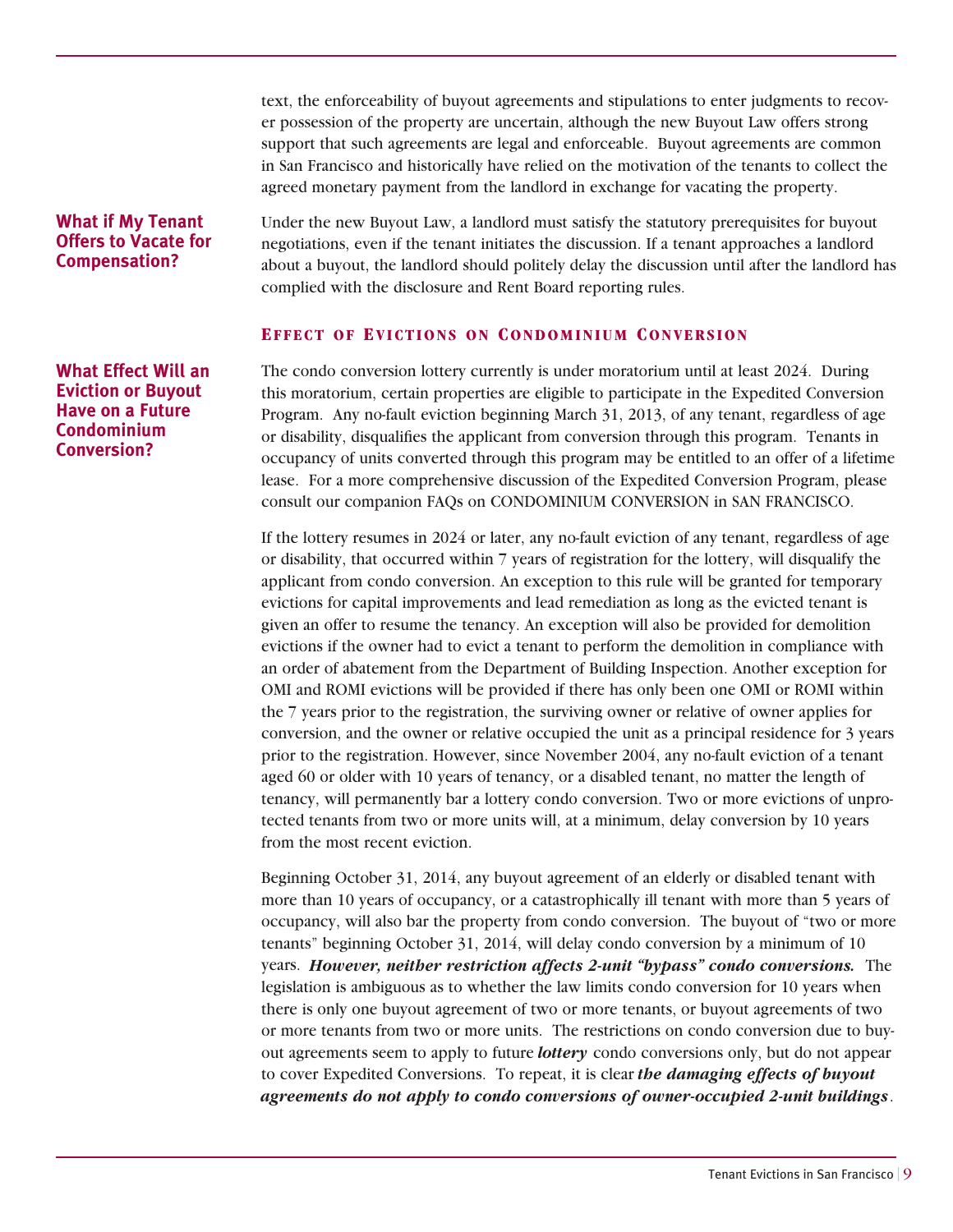With respect to "bypass" condo conversions (*owner-occupied 2-unit buildings* (so-called "bypass" conversions which were unaffected by the 2013 amendments to the Subdivision Code) the following restrictions apply: **A single eviction** of a protected tenant based on owner move-in or owner's relative move-in, demolition / permanent removal of a rental unit from housing use, capital improvements, and removal of the entire property from residential rental use under the Ellis Act, with a notice date on or after *May 1, 2005*, renders the building ineligible for condo conversion. In addition, the eviction of *two or more non-protected tenants from two or more units* renders the building ineligible for applying for condo conversion for *ten years of separate owner-occupancy.*

## *A Law Firm Specializing in Landlord/Tenant Issues Should Offer You:*

- Experienced attorneys knowledgeable in all aspects of both the creation and termination of landlord/tenant relationships;
- Attorneys skilled at negotiating win-win settlements and who will not be bullied by aggressive tenant-rights advocates;
- Substantial trial experience;
- Expertise in TIC and condominium conversion and dispute resolution issues.

#### **Experience:**

G3MH has been a respected member of San Francisco's real estate community for nearly thirty-five years. During that time we have provided guidance to, and represented thousands of property owners in a wide range of landlord/tenant matters, including lease negotiations, voluntary termination of tenancy, evictions, and wrongful eviction defense. G3MH attorneys have handled most of the condominium conversion applications in San Francisco, representing over three thousand units, and have provided guidance to over five hundred Tenancy-In-Common groups, representing more than two thousand homeowners.

## **Social Conscience:**

G3MH does not represent landlords in landlord-motivated evictions of elderly, disabled, or catastrophically ill tenants.

#### **Reasonable Fees :**

G3MH provides landlord/tenant services on an hourly basis. The hourly rate charged will be based upon the level of experience of the attorney you work with, which we will endeavor to match to the task at hand. Because the extent to which a tenant will cooperate in the termination of her or his tenancy varies widely, it is not possible to estimate costs in advance.

## **Service:**

G3MH is a full-service law firm, which means that our attorneys and paralegals are available to offer additional guidance in tenancy-in-common issues, condominium conversion, title transfer and vesting, trust and estate matters, easements, property tax issues, and all other real estate matters. No other firm in San Francisco offers the staffing and resources to meet your needs in every aspect of residential real estate management.

# **What Sets** Goldstein, Gellman, Melbostad, Harris & McSparran, LLP **("G3MH") Apart in Evictions?**

**How do I Choose a Lawyer to Assist Me in Eviction Matters?**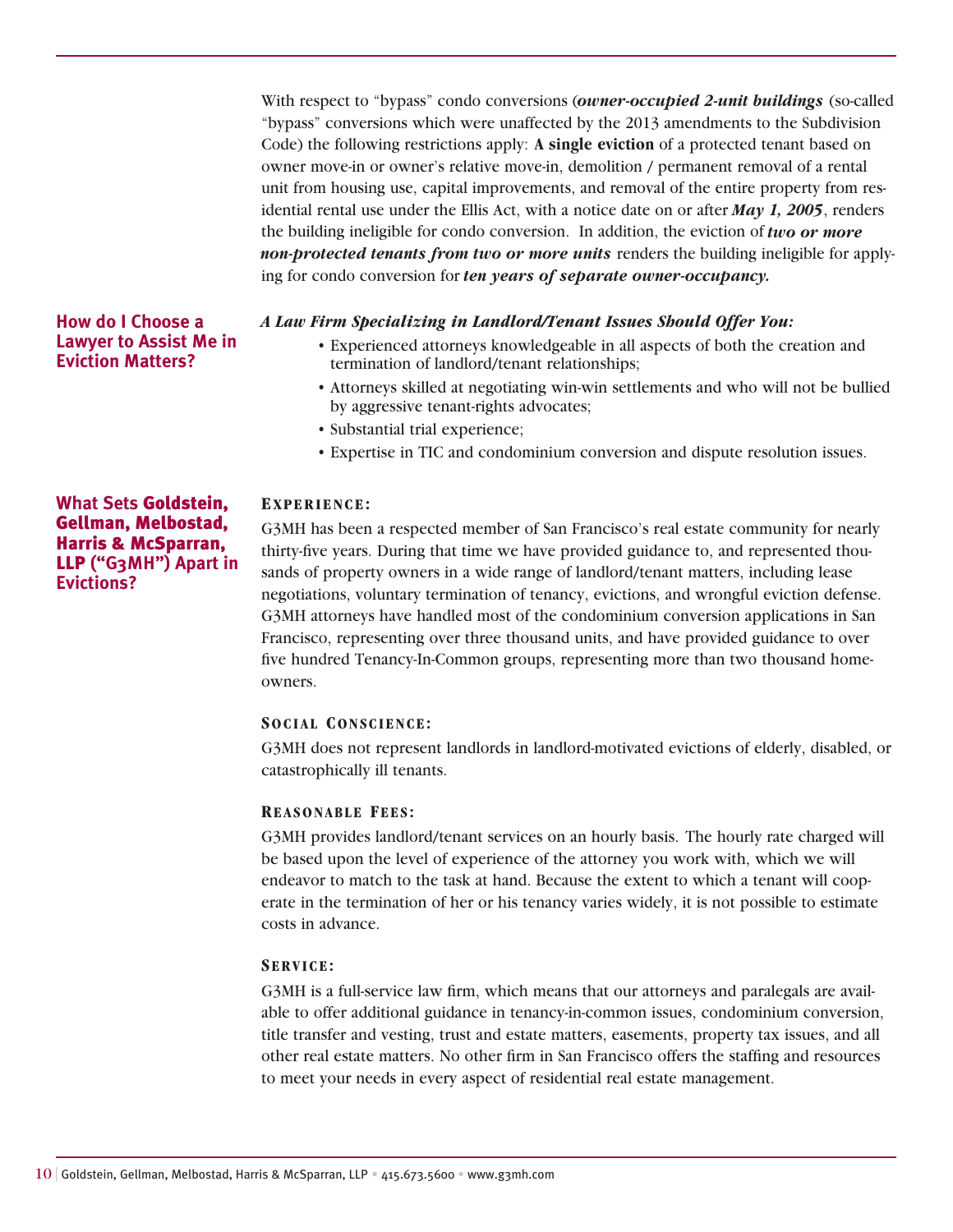#### *About the Authors:*

**Ashley E. Klein**'s practice focuses on real estate litigation, including landlord-tenant matters, property management, purchase and sale and co-ownership disputes. She is an experienced advocate in Alternative Dispute Resolution, settlement conferences and private mediations. Ashley represents clients in matters involving residential and commercial breach of contract, quiet title actions, unlawful detainer, fraud and misrepresentation, professional negligence, the Costa-Hawkins Rental Housing Act, and the San Francisco Residential Rent Stabilization and Arbitration Ordinance. Ashley has developed an extensive knowledge of the legal issues surrounding service animals, emotional support animals (comfort animals), and therapy animals in both residential and commercial settings. A 2013 graduate of the University of North Carolina School of Law, Ashley has been recognized for her oral advocacy and writing skills, and was awarded the Gressman-Pollitt Award for Outstanding Oral Advocacy; her article describing the prospect of class arbitration in Canada was published in the North Carolina Journal of International Law and Commercial Regulation. Ashley is fluent in Spanish (B.A. in Spanish and History summa cum laude, 2010, UNC) and has traveled extensively in Latin America and Spain. She is admitted to practice in California and before the United States District Court for the Northern District of California. Ashley can be reached at (415) 673- 5600 ext. 222, or via e-mail at AKlein@g3mh.com.

**John Redden** is a litigation associate. John practices in both the East Bay and San Francisco in commercial and residential landlord-tenant matters, including negotiating and drafting lease agreements, litigating evictions, negotiating buyouts and property management issues. A native of Jefferson City, Missouri, John graduated from the University of Missouri-Kansas City School of Law in 2015 before settling in the Bay Area. John is admitted to practice law in California and before the United States District Court, Northern District of California. John can be reached at (415) 673-5600 ext. 227, or via email at JRedden@G3MH.com.

**A. Jeanne Grove** is a partner of G3MH who oversees the litigation practice for the firm. She has practiced in San Francisco Rent Control law for 12 years, litigating unlawful detainer cases, negotiating buyouts and counseling property owners in all landlord-tenant matters. Jeanne also handles purchase/sale and nondisclosure disputes, co-ownership, tenant-in-common and homeowners association matters. Jeanne is also a licensed real estate broker with the state of California. In 2013, Jeanne received the California State Bar Real Property Section Morning Star award for her excellence in leadership in the real property legal community. Jeanne can be contacted at (415) 673-5600 ext. 244, or via email at JGrove@g3mh.com.